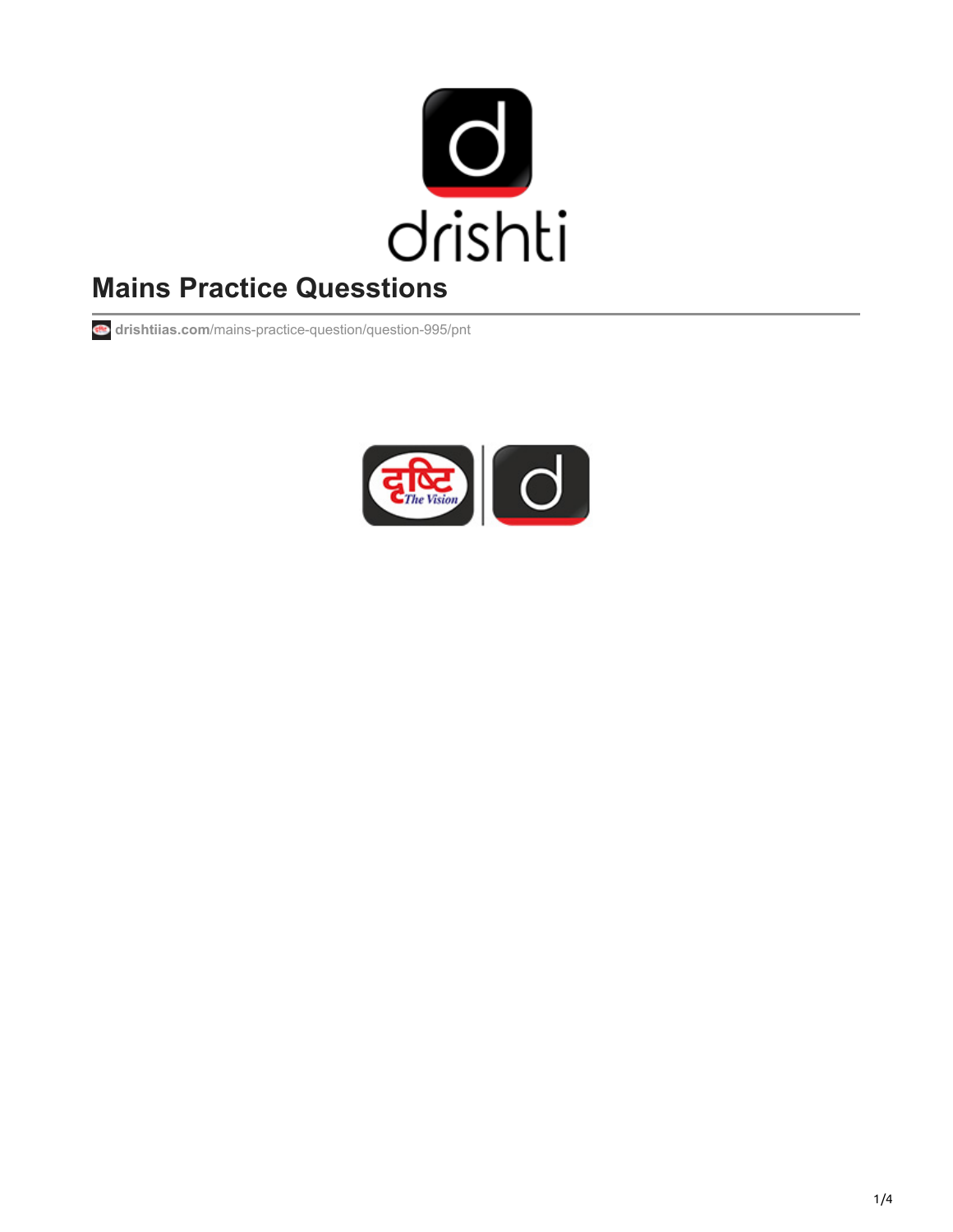**Q.** BRICS grouping succeeded up to a point but it now confronts multiple challenges due to changes in the geopolitical order. Comment. (250 words)

07 Sep, 2021 GS Paper 2 International Relations

## **Approach**

- Start the answer with writing about the success of the BRICS group.
- Discuss the challenges confronting the BRICS in the new geopolitical order.
- Suggest a way forward for maintaining relevance and utility of the group in the future.

### **Introduction**

BRICS represents 42% of the world's population, 30% of the land area, 24% of global GDP and 16% of international trade. It acts as a bridge between Global North and South.

The BRICs called for the reform of multilateral institutions in order that they reflect the structural changes in the world economy and the increasingly central role that emerging markets now play.

## **Body**

#### **Challenges With the BRICS**

- **Marred by Various Issues:** Group has seen conflicts such as China's aggression in eastern Ladakh last year brought India-China relations to their lowest point in several decades.
	- There is also the reality of the strained relations of China and Russia with the West, and of serious internal challenges preoccupying both Brazil and South Africa.
	- On the other hand, China's image at global level has also been tarnished due to the Covid-19. In this backdrop, it is questionable whether BRICS matter or not.
- **Heterogeneity:** It is claimed by critics that heterogeneity (variable/diverse nature of countries) of the BRICS nations with its diverse interests possess a threat to the viability of the grouping.
- **China Centric:** All the countries in the BRICS group trade with China more than each other, therefore it is blamed as a platform to promote China's interest. Balancing trade deficit with China is a huge challenge for other partner nations.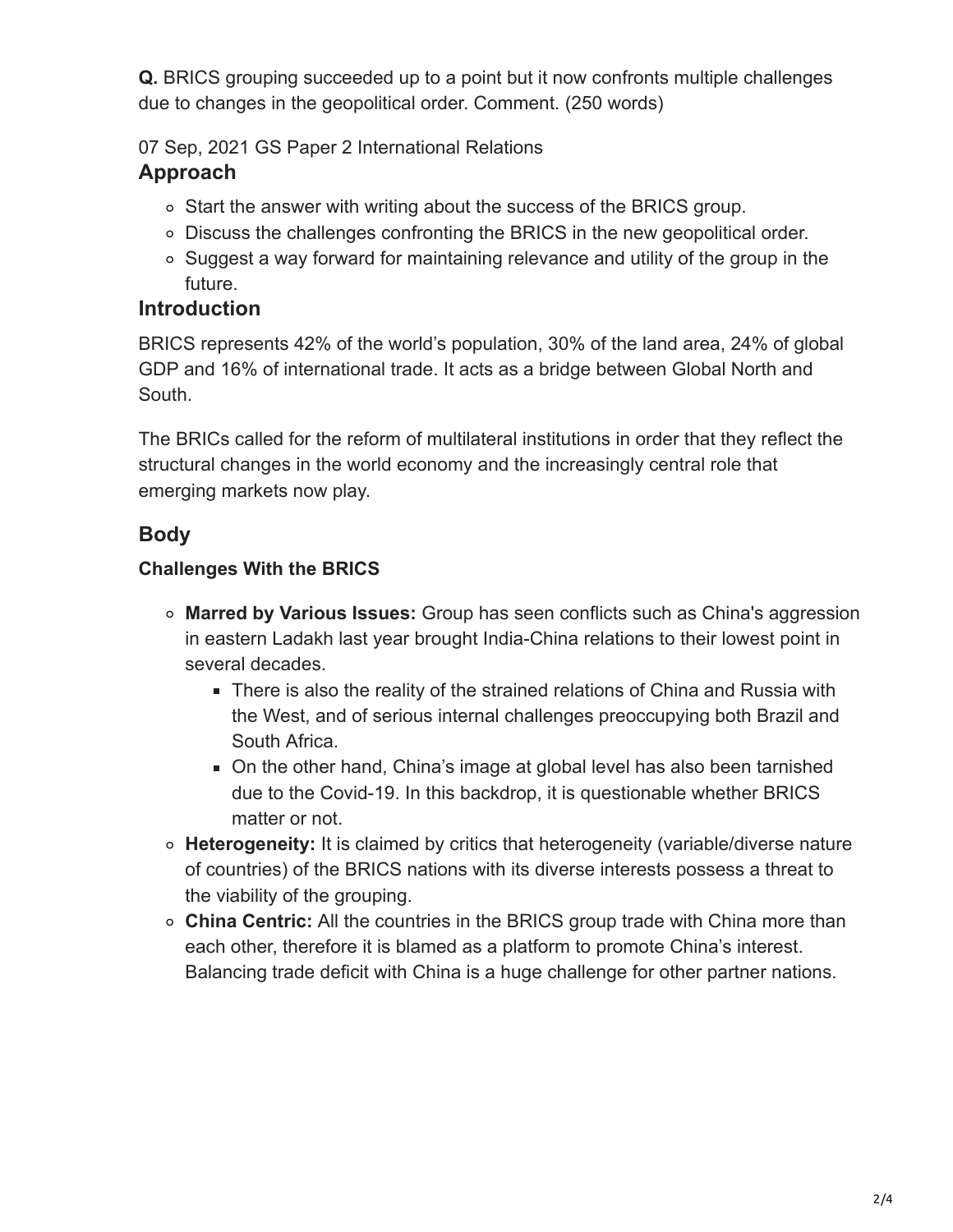**Global Model for Governance:** Amidst, global slowdown, trade war and protectionism, the critical challenge for the BRICS consists in the development of a new global model of governance which should not be unipolar but inclusive and constructive.

The goal should be to avoid a negative scenario of unfolding globalization and to start a complicated merging of the global growing economies without distorting or breaking the single financial and economic continuum of the world.

**Not Been Effective:** The five-power combine has succeeded, albeit up to a point. However, China's economic rise has created a serious imbalance within BRICS. Also the group has not done enough to assist the Global South to win their optimal support for their agenda.

#### **Way Forward**

**Cooperation Within the Group:** BRICS need to shed the centrality from China and create a better internal balance, reinforced by the urgent need for diversification and strengthening of regional value chains, all exposed during the pandemic.

Policymakers have been encouraging an increase in intra-BRICS cooperation in diverse areas like agriculture, disaster resilience, digital health, traditional medicine and customs cooperation.

BRICS did well in its first decade to identify issues of common interests and to create platforms to address these issues.

For BRICS to remain relevant over the next decades, each of its members must make **a realistic assessment of the initiative's opportunities** and inherent limitations.

- **Commitment to Multilateral World:** BRICS nations need to recalibrate their approach and to recommit to their founding ethos. BRICS must reaffirm their commitment to a multi-polar world that allows for sovereign equality and democratic decision making.
- They must build on the success of the NDB and invest in additional BRICS institutions. It will be useful for BRICS to develop an institutional research wing, along the lines of the OECD, offering solutions which are better suited to the developing world.
- BRICS should consider a BRICS-led effort to meet their commitments under the Paris Agreement on climate change and the UN's sustainable development goals. This could include e.g. setting up a BRICS energy alliance and an energy policy institution.
- BRICS nations should strive for peaceful and politico-diplomatic settlement of crisis and conflict in various regions of the world.

#### **Conclusion**